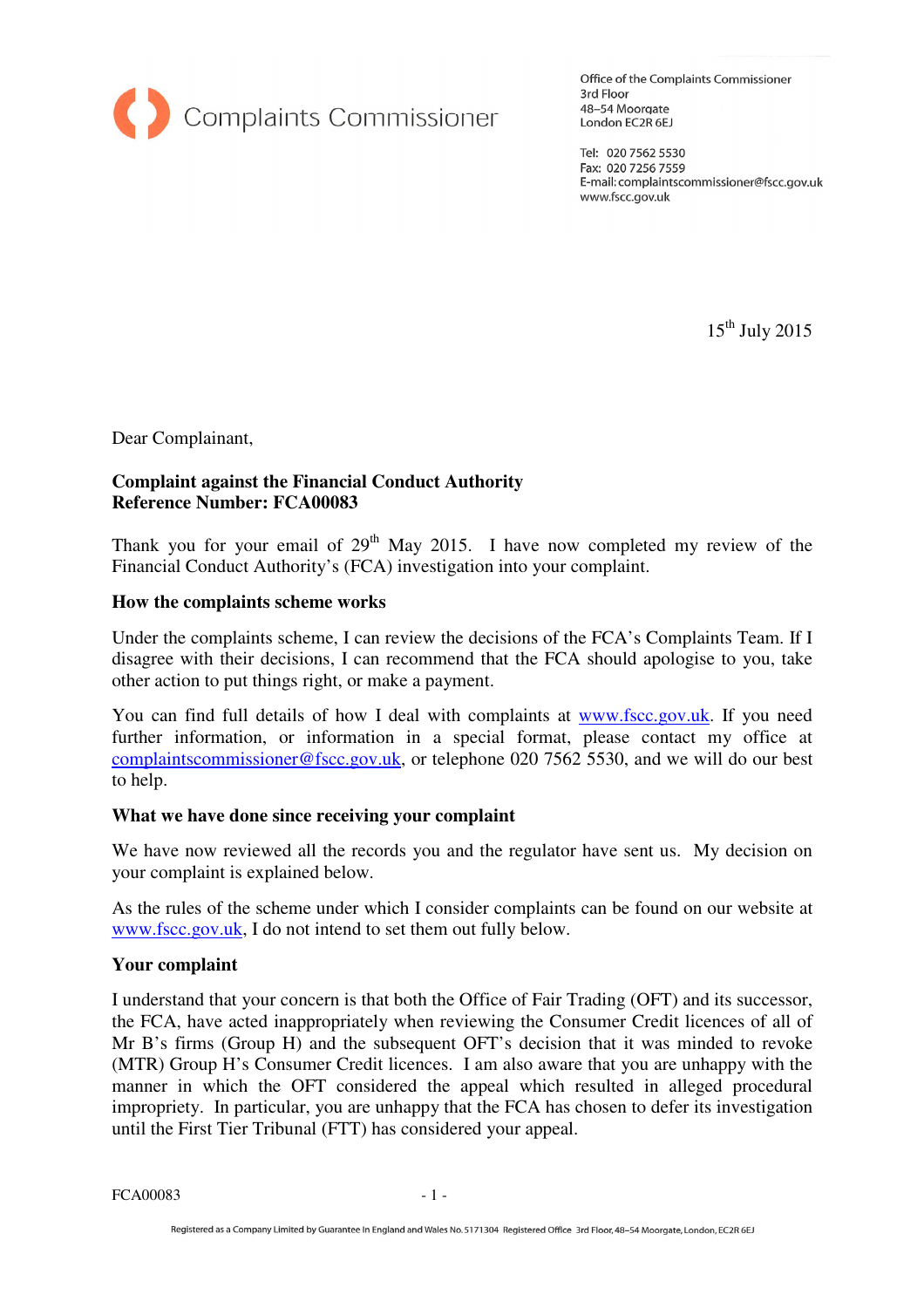## **My position**

I can appreciate why you are unhappy with the situation. , I understand that after the OFT notified Mr B and you that it was minded to refuse (MTR) the Consumer Credit licences Group H held and that it intended also to take further action against both you and Mr B, you challenged this decision. Following a lengthy review period, which has generated your complaint about the OFT's procedural improprieties, the OFT upheld its MTR decision that the Consumer Credit licences held by Group H should be revoked and that further sanction should be applied to both Mr B and you.

You subsequently appealed the OFT's decision at the FTT. However as both you (together with Mr B) and the FCA were unhappy with the findings, appeals were launched over part of the FTT's decision at the Second Tier Tribunal (STT).

Following consideration, the STT judge upheld part of the appeal and referred the matter back to the FTT for further consideration. In his judgment the STT judge also indicated that your concerns about the OFT's procedural impropriety was something which the FTT could consider and was something you should request.

Although the FTT is now considering the matter, you are unhappy that to date neither the OFT nor the FCA have ever provided any substantial response to the allegations of misconduct. You therefore wrote to the FCA and asked it undertake an investigation into your concerns over the OFT's conduct.

Following consideration of your complaint, the FCA arrived at the view that, as the issue was being considered by the FTT, there would be little to be gained by undertaking a parallel investigation. The FCA wrote to you to inform you that it was not intending to undertake an immediate investigation into your complaint as it felt that the issue was best dealt with initially elsewhere (relying upon paragraph 3.6 of the Complaints Scheme to support its decision).

You were unhappy with this decision and wrote back to the FCA to challenge its decision. You pointed out that, as both Mr B's and your own business interests and reputations had been adversely affected by the OFT's conduct and decision, you were looking for financial redress, which was something that the FTT was unable award to you.

Having undertaken a review of its position, the FCA maintained the view that, as the FTT was considering the matter, it should not undertake a parallel investigation. However, the FCA acknowledged that you were looking for financial redress and, to reflect this, decided that, rather than excluding your complaint, it should defer its investigation until such time as the FTT had considered your claims and issued its judgment (as the FCA could use the judgment to inform its consideration of your claim for financial redress). In arriving at this decision the FCA has relied upon paragraph 3.7 of the Complaints Scheme.

I must stress here that, contrary to what you have said in your letter to my office, the FCA is not saying that it will not undertake an investigation, but is simply stating that at the current time it does not feel that it should undertake an investigation. The FCA's view is that, as the STT has confirmed that the FTT has the jurisdiction to consider your concerns over the OFT's conduct (and, specifically, whether there were any procedural improprieties which led to the removal of the Adjudicator who was initially considering your appeal) little would be gained by running what would amount to a parallel investigation into the OFT's conduct.